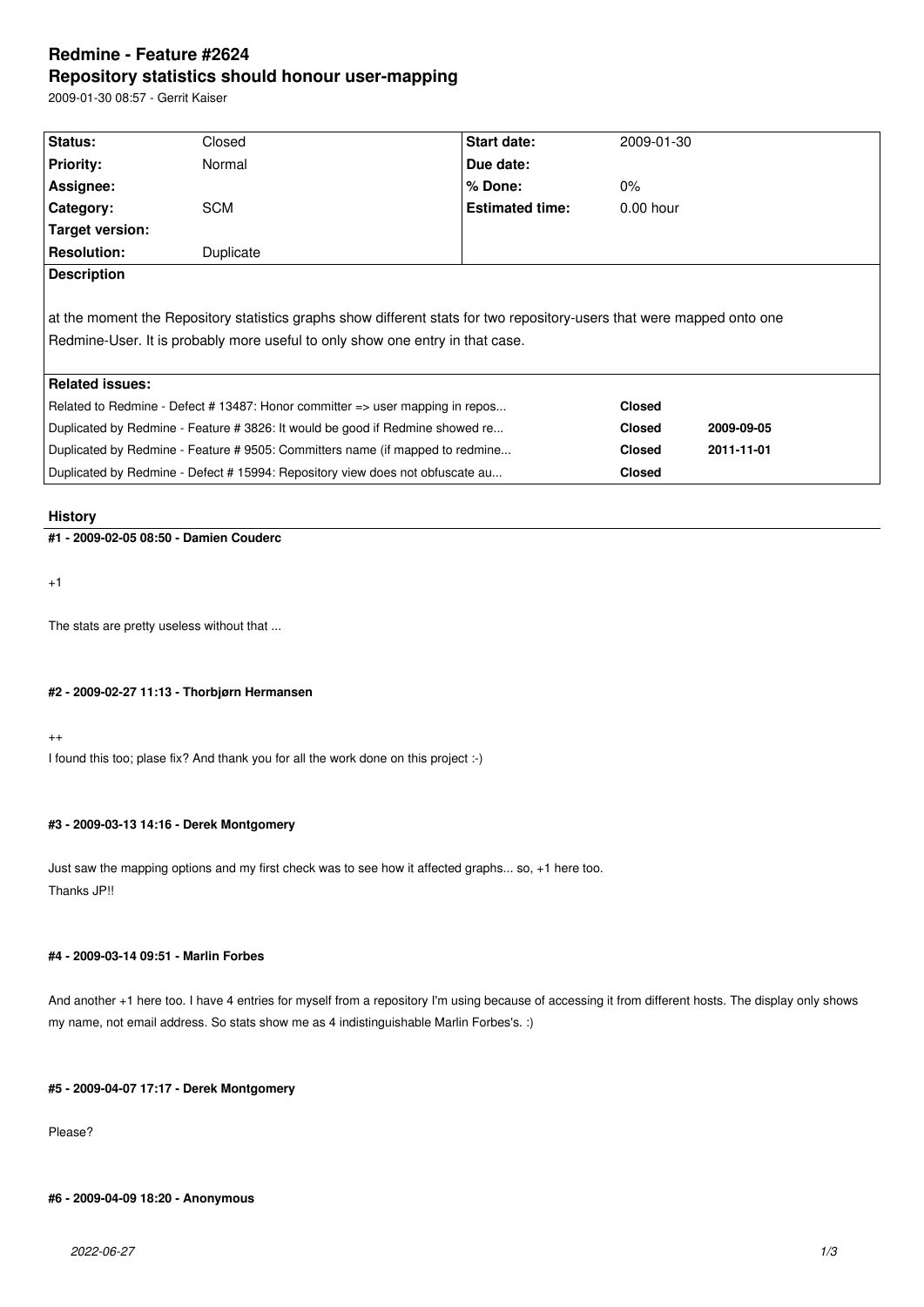### **#7 - 2009-11-24 11:47 - Guillaume Ayoub**

It seems to be a duplicate of #2065. A patch has been submitted, tests welcome.

#### **#8 - 2010-03-14 01:25 - João Machado**

*- File merge\_users\_stats.diff added*

*- Status changed from New to Resolved*

This ticket is not a duplicate of #2065, but using your patch from that ticket (#2065) and altering some code, i was able to correct this ticket's issue ;)

tested in r3517 .

Marked as resolved (is it ok? ) ;)

### **#9 - 2010-06-21 14:23 - Greg Mefford**

+1 (I'll try to take a look at this patch tonight if I have time)

#### **#10 - 2010-10-11 15:03 - Damien Couderc**

Hi all,

I'm using 1.0.2 and I'm unable to see anything fixed here. Excuse me if I'm wrong but maybe the issue shouldn't be marked resolved until the fix is really in the SCM.

### **#11 - 2010-10-12 00:31 - Mischa The Evil**

*- Status changed from Resolved to New*

Damien Couderc wrote:

*I'm using 1.0.2 and I'm unable to see anything fixed here.*

*Excuse me if I'm wrong but maybe the issue shouldn't be marked resolved until the fix is really in the SCM.*

You are right. Thanks for mentioning it!

#### **#12 - 2011-01-05 08:50 - Damien Couderc**

The diff provided by João Machado seems to be trivial. Any reason why it did not go into trunk ?

# **#13 - 2011-01-05 13:09 - Daniel Macedo**